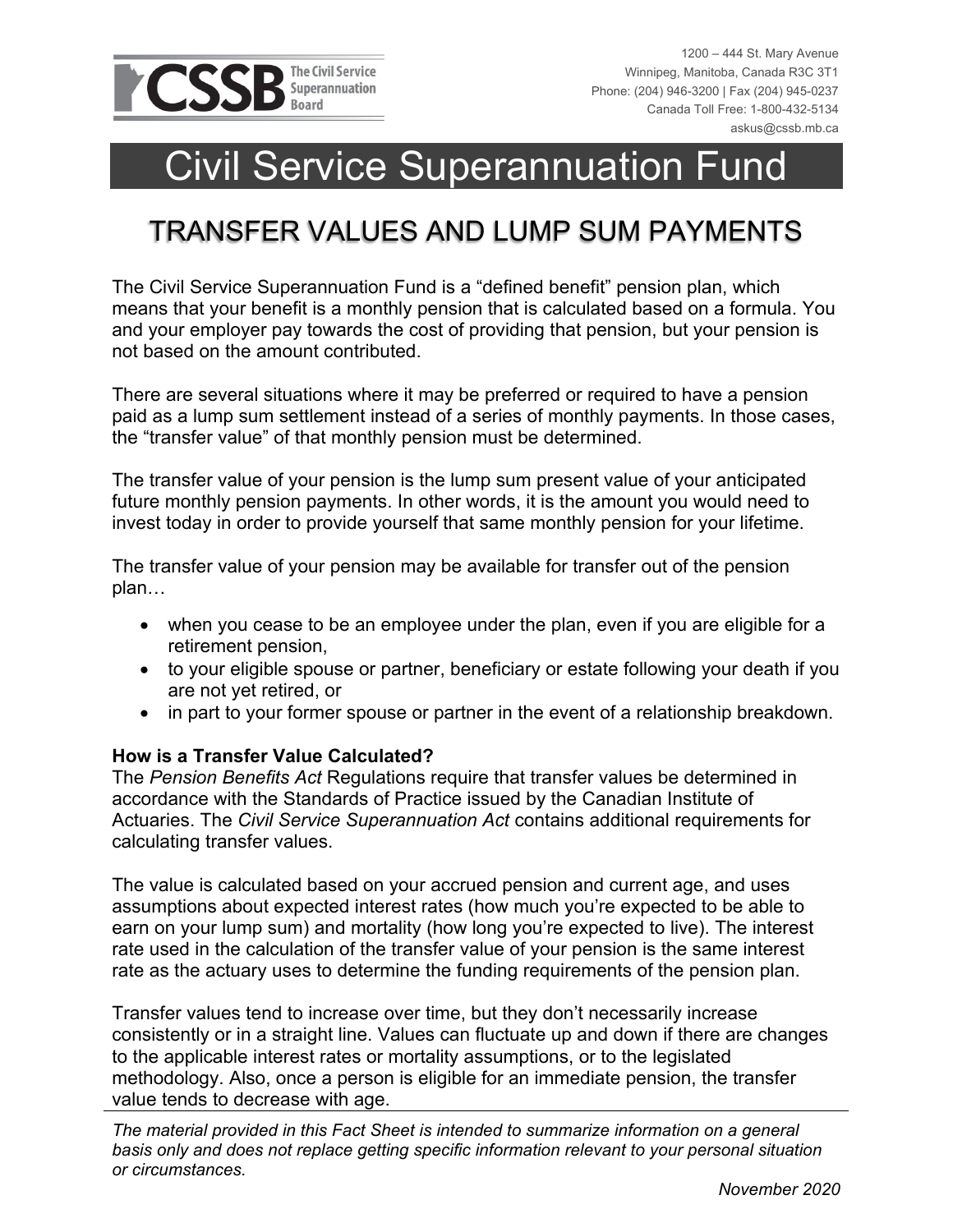## TRANSFER VALUES & LUMP SUM PAYMENTS (cont'd)

Transfer values are very sensitive to the interest rates used. All other factors being equal, the lower the interest rate, the higher the transfer value will be, because the amount set aside today is projected to earn less interest in future. Alternatively, the higher the interest rate, the lower the transfer value will be, because the amount set aside today is projected to earn more interest. A transfer value determined at a particular date may be substantially different if it is redetermined at a future date.

Fluctuations in your lump sum transfer value will not affect how your monthly pension is calculated. Your monthly pension is calculated based on a formula that uses your pensionable service and best 5 years of pensionable earnings. If you plan on collecting a monthly pension from the pension plan at retirement, interest rate fluctuations will not affect the monthly pension you will receive.

### Ancillary/Early Retirement Benefits

Transfer values are also affected by the pension plan's rules on when the member's monthly pension can start to be paid.

The transfer amount for a terminating employee does not include early retirement benefits unless the employee is eligible for early retirement at the time the transfer amount is determined. This means that early retirement benefits will only be included in the termination value if the employee has at least 10 years of qualifying service and is at least age 55 at the date of termination (or recalculation if applicable).

If you have less than 10 years of qualifying service or you're not yet age 55, the transfer value is the estimated equivalent of the pension that would be payable to you commencing at age 65.

If you are at least age 55 and have 10 or more years of qualifying service, the transfer value is the estimated equivalent of the pension that would be payable to you commencing immediately.

For a member with at least 10 years of qualifying service, a transfer value determined for an age less than 55 could be lower than the value at age 55 by 40% or more.

### **How is a Transfer Value Paid?**

The options for payment of a transfer value depend on whether the benefit is considered to be "locked in" under the Pension Benefits Act. When pension benefits are "locked-in", it means that they must be used to provide retirement income and can only be paid out in specific ways.

Locked-in benefits are not available for cash or direct transfer to an RRSP.

The *Pension Benefits Act* requires that pension funds be locked in except for:

 **"Small" benefits** – Pension benefits are unlocked if the annual pension at normal retirement age is less than 4% of YMPE for the year **or** the pension has a value of less than 20% of the YMPE.

*The material provided in this Fact Sheet is intended to summarize information on a general basis only and does not replace getting specific information relevant to your personal situation or circumstances.*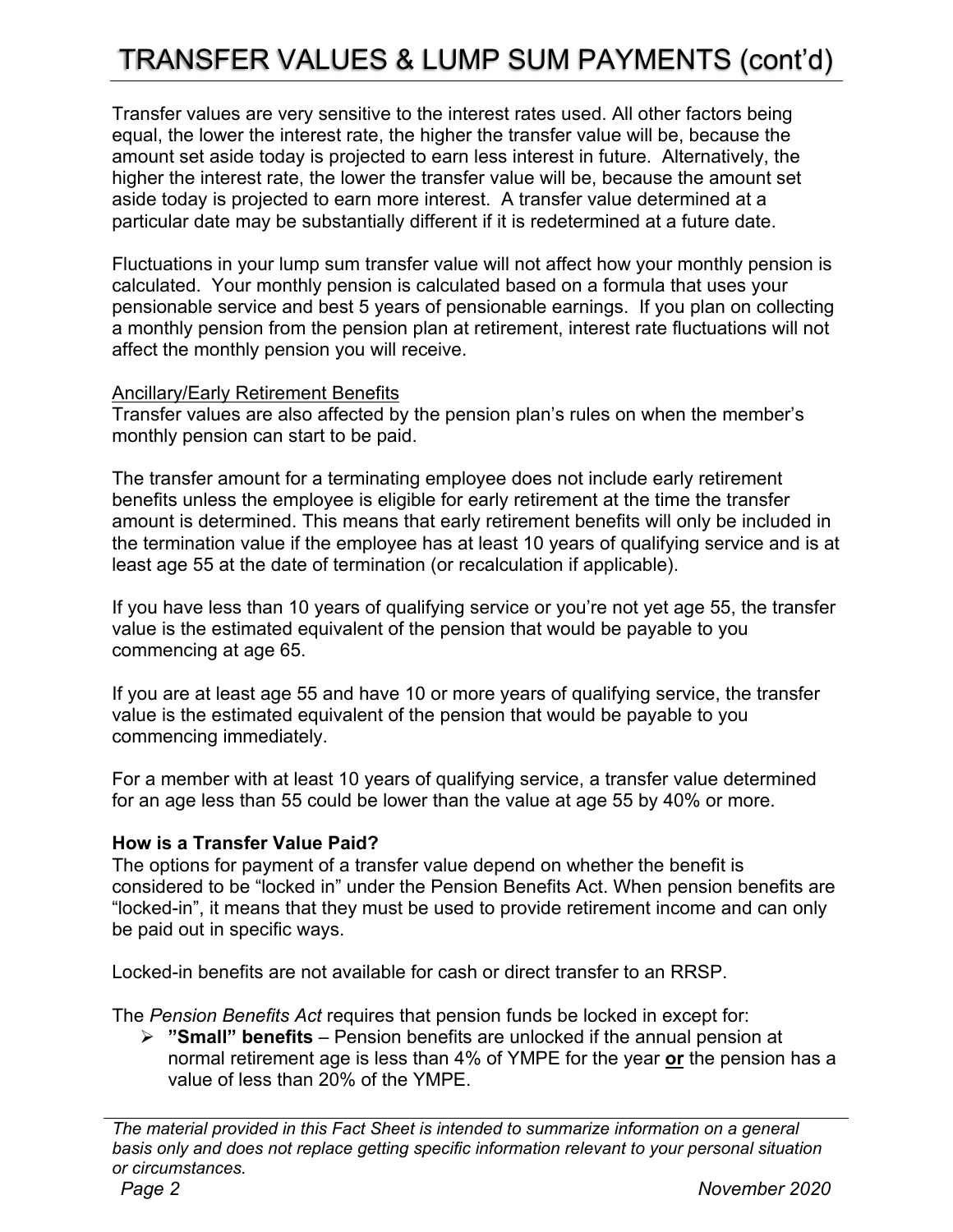### TRANSFER VALUES & LUMP SUM PAYMENTS (cont'd)

For 2020, a monthly pension less than \$195.66 or a lump sum transfer value less than \$11,740 would be considered a small benefit and not locked in.

Members with a small benefit do not have the option to draw a pension or to leave their funds in the plan as a deferred pension. The funds must be removed from the pension plan, either as a taxable cash payment or a transfer to a RRSP.

- $\circ$  Exception Members who terminated prior to May 31, 2010 and have a deferred pension may still elect to receive a small monthly pension from the plan.
- **Excess Contributions** When a member leaves employment we do a test to ensure that the member has not contributed more than 50% towards the value of their pension. Any over-contributions on the member's part are returned to them.
- **Registered Pension Excess** The Income Tax Act limits the amount that may be transferred from a pension plan on a tax-sheltered basis. The maximum transfer value is determined by a formula that multiplies the annual pension at age 65 by an age-based factor published by the Canada Revenue Agency. Any portion of a member's transfer value that exceeds the resulting maximum transfer value will be paid as a taxable cash payment.
	- o Common question on termination estimates: "Why has my cash refund decreased since the last time I ran an estimate?" The total transfer value is first calculated, then the ITA formula applied. As interest rates increase, the total transfer value decreases, causing it to appear that only the cash portion is being affected.

Transfer values are made up of one or more of locked-in funds, non locked-in funds, excess contributions, and registered pension excess. These portions may have to be paid differently.

### **Locked-in Funds**

- $\circ$  Can be transferred to a Locked-in Retirement Account (LIRA), Life Income Fund (LIF) if age 55 or older, or a CSSB Money Purchase Plan locked-in account. Consent of the member's spouse/common-law partner is required, if applicable, for funds to be transferred to a LIF.
- o Locked-in funds cannot be transferred to an RRSP
- o LIRA's and LIF's are retirement accounts offered by financial institutions that provide an alternative to leaving funds in the pension plan. Information on LIRAs and LIFs and on the provisions for withdrawals from these accounts can be obtained from most financial institutions

### **Non-Locked in Funds and Excess Contributions**

- o Can be transferred to an RRSP, a CSSB Money Purchase Plan non locked-in account, or paid as cash.
- o Cash payments are subject to income tax withholding.

*The material provided in this Fact Sheet is intended to summarize information on a general basis only and does not replace getting specific information relevant to your personal situation or circumstances.*